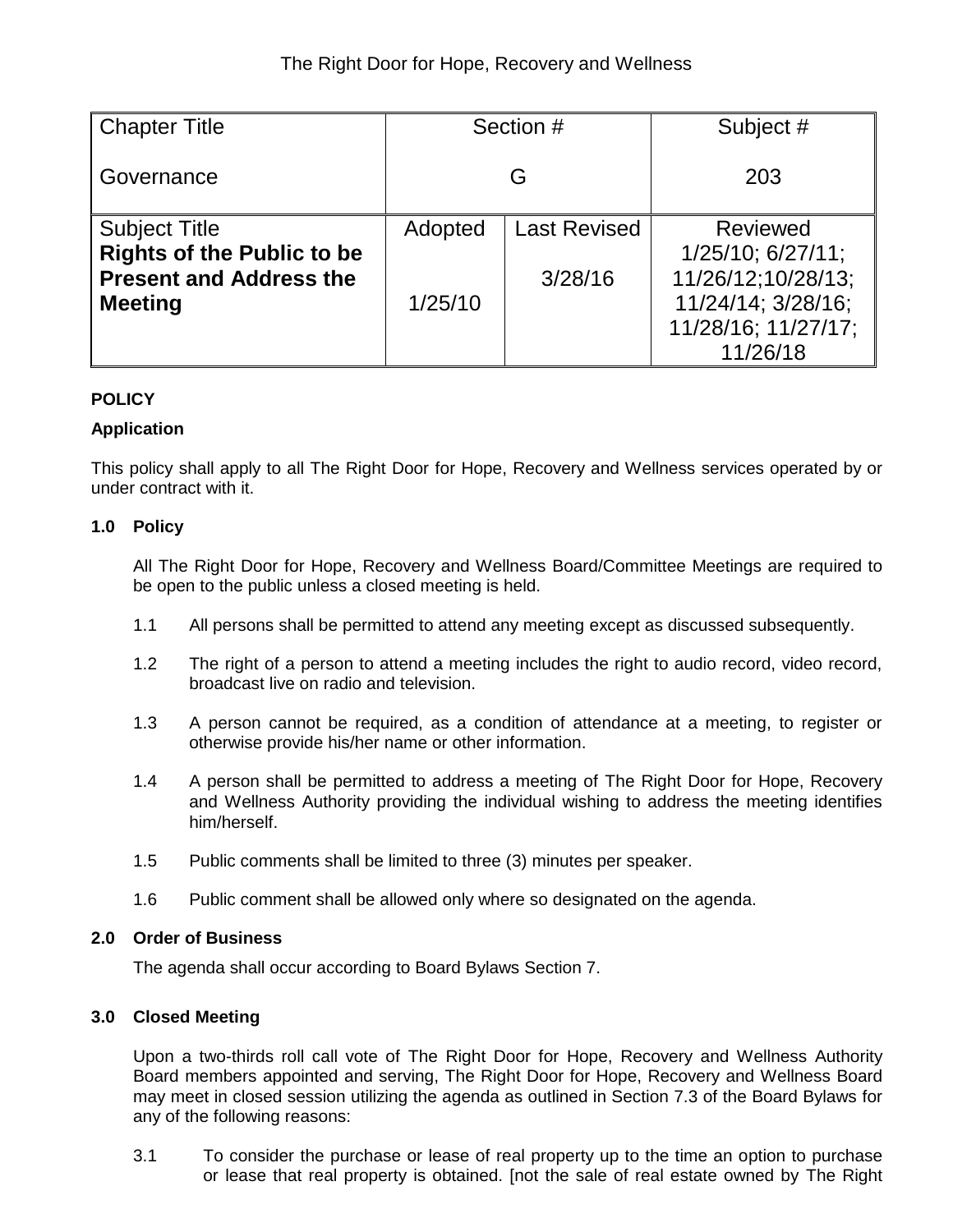| <b>Chapter Title</b>                                                                                          |                    | Section #                      | Subject #                                                                                          |  |
|---------------------------------------------------------------------------------------------------------------|--------------------|--------------------------------|----------------------------------------------------------------------------------------------------|--|
| Governance                                                                                                    | G                  |                                | 203                                                                                                |  |
| <b>Subject Title</b><br><b>Rights of the Public to be</b><br><b>Present and Address the</b><br><b>Meeting</b> | Adopted<br>1/25/10 | <b>Last Revised</b><br>3/28/16 | <b>Reviewed</b><br>$1/25/10$ ; $6/27/11$ ;<br>11/26/12; 10/28/13<br>3/28/16; 11/27/17;<br>11/26/18 |  |

Door for Hope, Recovery and Wellness].

- 3.2 To consult with its attorneys regarding trial or settlement strategy in connection with specific pending litigation, but only if an open meeting would have a detrimental financial effect on the litigating or settlement position of the public body.
- 3.3 To review and consider the contents of an application for employment or appointment to a public office if the candidate requests that the application remain confidential. All interviews of a public body for employment or appointment to a public office shall be held in an open meeting pursuant to this Act except as otherwise provided in this subdivision.
- 3.4 To consider material exempt from discussion or disclosure by State or Federal statute. To hold a closed session for consideration of a written legal opinion within the attorneyclient privilege. A closed session may not be held for consideration of an oral opinion.
- 3.5 Closed sessions may also be held by The Right Door for Hope, Recovery and Wellness Board for the following reasons without a two-thirds roll call vote:
	- 3.5.1 To consider the dismissal, suspension, or disciplining of, or to hear complaints or charges brought against or to consider a periodic personnel evaluation of, a public officer, employee, staff member, or individual agent, if the named person requests a closed hearing. The named person requesting a closed hearing may rescind the request at any time, in which case the matter at issue shall be considered thereafter only in open sessions.
	- 3.5.2 For strategy and negotiation sessions connected with the negotiation of a collective bargaining agreement when either negotiating party requests a closed hearing.

## **4.0 Disorderly Conduct**

The chairperson shall call to order any person who is being disorderly by speaking or otherwise disrupting the proceedings, by failing to be germane, by speaking longer than the allotted time, or by speaking vulgarities.

- 4.1 Such person shall thereupon be seated until the chairperson shall have determined whether the person is in order.
- 4.2 If the person shall continue to be disorderly and to disrupt the meeting, the chairperson may ask the person to leave the meeting.
- 4.3 No person shall be requested to leave an open meeting except for an actual breach of the peace committed at the meeting.
- 4.4 The chairperson shall have the right to immediately declare a recess of the meeting for